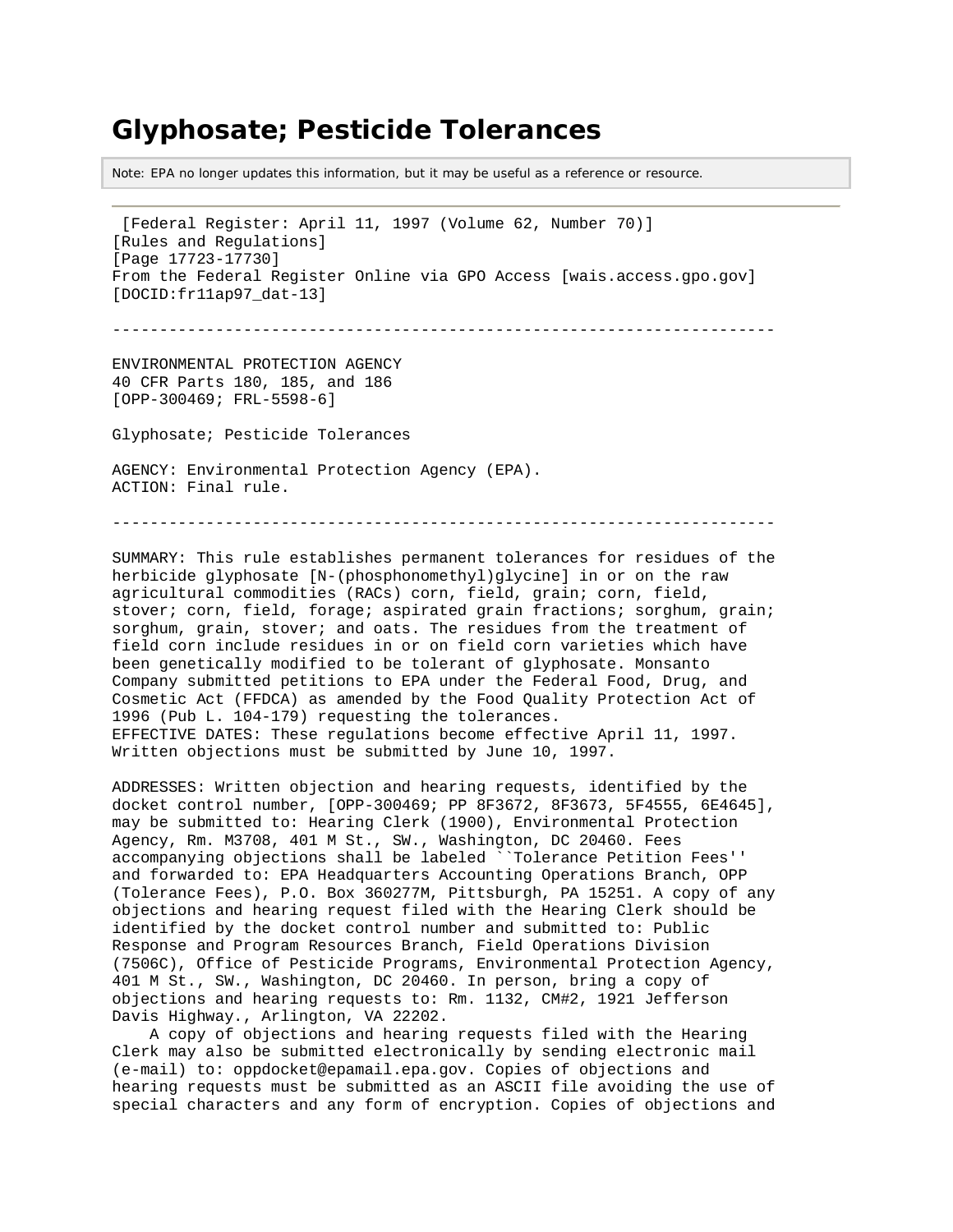hearing requests will also be accepted on disks in WordPerfect in 5.1 file format or ASCII file format. All copies of objections and hearing requests in electronic form must be identified by the docket number [OPP-300469; PP 8F3672, 8F3673, 5F4555, 6E4645]. No Confidential Business Information (CBI) should be submitted through e-mail. Electronic copies of objections and hearing requests on this rule may be filed online at many Federal Depository Libraries. Additional information on electronic submission can be found in Unit XIII. of this document.

FOR FURTHER INFORMATION CONTACT: By mail, Philip V. Errico, Product Manager, Registration Division (H7505C), Office of Pesticide Programs, Environmental Protection Agency, 401 M St., SW., Washington, DC 20460. Office location, telephone number and e-mail address: Rm. 241, CM #2, 1921 Jefferson Davis Highway., Arlington, VA, (703)-305-6027; e-mail: errico.philip@epamail.epa.gov.

SUPPLEMENTARY INFORMATION: In the Federal Register of December 24, 1996 [\(61 FR 67804\)](http://www.epa.gov/fedrgstr/EPA-PEST/1996/December/Day-24/pr-932.html)(FRL-5576-6), EPA issued a Notice of Filing amending petitions PP 8F3672, 8F3673, 5F4555, 6E4645 to bring the petitions into conformity with the Food Quality Protection Act (FQPA of 1996). The notice contained a summary of the petitions prepared by the petitioner and the summary contained conclusions and arguments to support its conclusion that the petitions complied with FPQA. In that notice Monsanto Company, 700 14th Street, NW., Suite 1100, Washington, DC 20005 proposed amending 40 CFR 180.364 by establishing a regulation to permit residues of the herbicide glyphosate (N-

(phosphonomethyl)glycine) resulting from the application of the isopropylamine salt and/or the monoammonium salt of glyphosate in or on the raw agricultural commodities (RACs) field corn grain at 1.0 ppm; field corn forage at 1.0 ppm; field corn fodder at 100 ppm; aspirated grain fractions at 200 ppm; grain sorghum at 15 ppm; grain sorghum fodder at 40 ppm; and oats at 20 ppm. The notice stated that PP 5F4555 specifically related to field corn which had been genetically modified to be tolerant to glyphosate.

 The Agency received one comment opposing the tolerances. The commentor`s objection was based on concerns of (1) Enhanced exposure of the public to glyphosate and other ingredients of the Roundup formulations, (2) greater use of Roundup/glyphosate which will result in adverse effects to the environment and human health, and (3) exposure of the public to Roundup from consumption of the corn or the animal product from animals fed corn. EPA`s response to this comment is provided below.

 The Agency determined that the terminology for field corn grain, field corn, forage; field corn, fodder; aspirated grain fractions; grain sorghum, and grain sorghum, fodder; should be corrected to read corn, field, grain; corn, field, stover; corn, field, forage; aspirated grain fractions; sorghum, grain; and sorghum, grain, stover; The subject regulation is therefore amended accordingly.

 The data submitted in the petitions and other relevant material have been evaluated. The glyphosate toxicological data listed below were considered in support of these tolerances.

#### I. Toxicological Profile

 1. Several acute toxicology studies placing technical-grade glyphosate in Toxicity Category III and Toxicity Category IV. Technical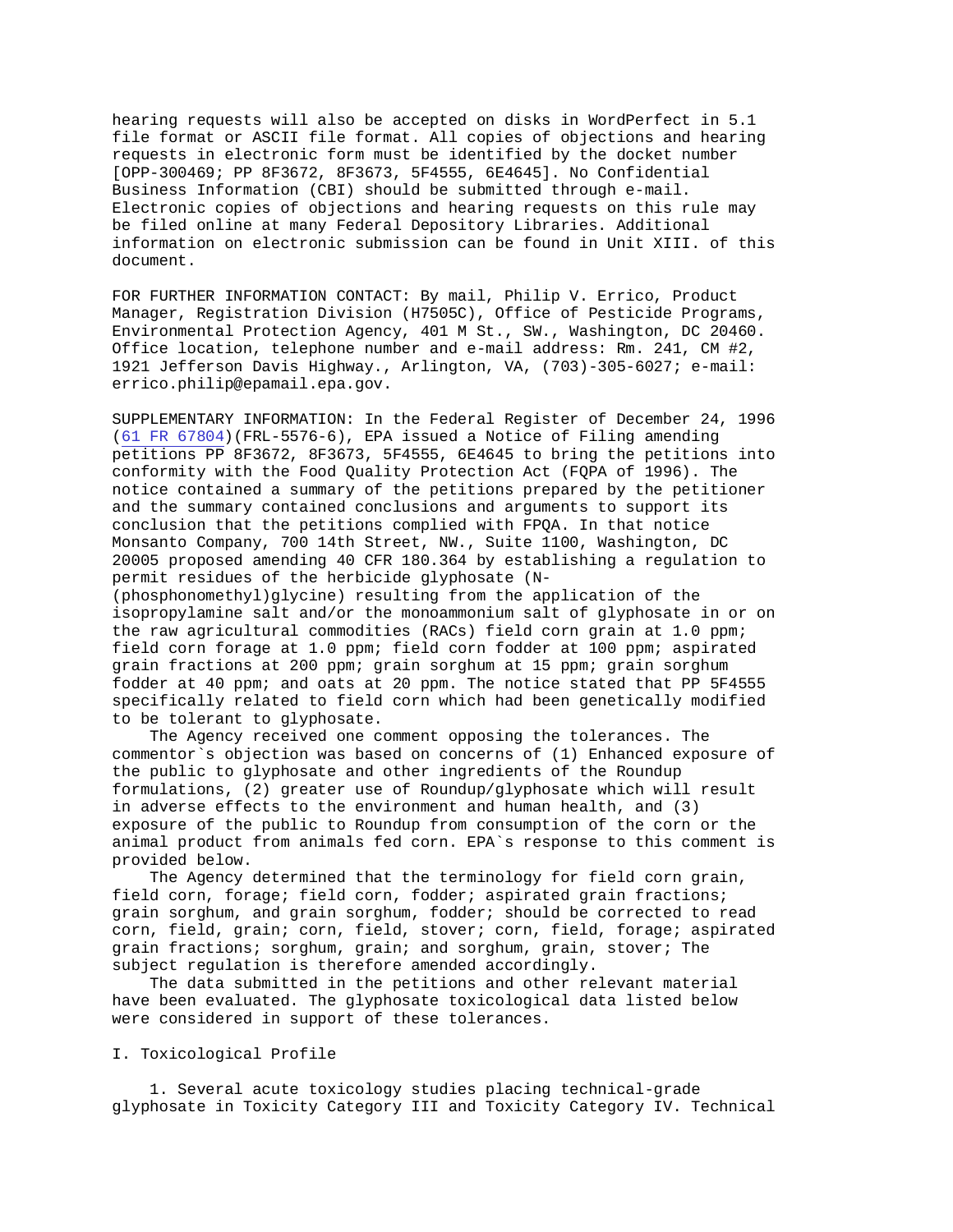glyphosate is not a dermal sensitizer.

 2. A 1-year feeding study with dogs fed dosage levels of 0, 20, 100, and 500 milligrams/kilogram/day (mg/kg/day) with a no-observableeffect level (NOEL) of 500 mg/kg/day.

 3. A 2-year carcinogenicity study in mice fed dosage levels of 0, 150, 750, and 4,500 mg/kg/day with no carcinogenic effect at the highest dose tested (HDT) of 4,500 mg/kg/day.

 4. A chronic feeding/carcinogenicity study in male and female rats fed dosage levels of 0, 3, 10, and 31 mg/kg/day (males) and 0, 3, 11, or 34 mg/kg/day (females) with no carcinogenic effects observed under the conditions of the study at dose levels up to and including 31 mg/ kg/day HDT (males) and 34 mg/kg/day HDT (females) and a systemic NOEL of 31 mg/kg/day HDT (males) and 34 mg/kg/day HDT (females). Because a maximum tolerated dose (MTD) was not reached, this study was classified as supplemental for carcinogenicity.

 5. A chronic feeding/carcinogenicity study in male and female rats fed dosage levels of 0, 89, 362, and 940 mg/kg/day (males) and 1, 113, 457, and 1,183 mg/kg/day (females) with no carcinogenic effects noted under the conditions of the study at dose levels up to and including 940/1,183 mg/kg/day (males/females) HDT and a systemic NOEL of 362 mg/ kg/day (males) based on an increased incidence of cataracts and lens abnormalities, decreased urinary pH, increased liver weight and increased liver weight/brain ratio (relative liver

[[Page 17724]]

weight) at 940 mg/kg/day (males) HDT and 457 mg/kg/day (females) based on decreased body weight gain 1,183 mg/kg/day (females) HDT.

 6. A developmental toxicity study in rats given doses of 0, 300, 1,000, and 3,500 mg/kg/day with a developmental NOEL of 1,000 mg/kg/day based on an increase in number of litters and fetuses with unossified sternebrae, and decrease in fetal body weight at 3,500 mg/kg/day, and a maternal NOEL of 1,000 mg/kg/day based on decrease in body weight gain, diarrhea, soft stools, breathing rattles, inactivity, red matter in the region of nose, mouth, forelimbs, or dorsal head, and deaths at 3,500 mg/kg/day HDT.

 7. A developmental toxicity study in rabbits given doses of 0, 75, 175, and 350 mg/kg/day with a developmental NOEL of 175 mg/kg/day (insufficient litters were available at 350 mg/kg/day to assess developmental toxicity); a maternal NOEL of 175 mg/kg/day based on increased incidence of soft stool, diarrhea, nasal discharge, and deaths at 350 mg/kg/day HDT.

 8. A multigeneration reproduction study with rats fed dosage levels of 0, 3, 10, and 30 mg/kg/day with the parental no-observed-effect level/lowest observed effect level (NOEL/LOEL) 30 mg/kg/day HDT. The only effect observed was an increased incidence of focal tubular dilation of the kidney (both unilateral and bilateral combined) in the high-dose male F3b pups. Since the focal tubular dilation of the kidneys was not observed at the 1,500 mg/kg/day level HDT in the rat reproduction study discussed below, but was observed at the 30 mg/kg/ day level HDT in the three-generation rat reproduction study the latter was a spurious rather than glyphosate-related effect. Therefore, the parental and reproductive (pup) NOELs are 30 mg/kg/day.

 9. A two generation reproduction study with rats fed dosage levels of 0, 100, 500, and 1,500 mg/kg/day with a systemic NOEL of 500 mg/kg/ day based on soft stools in F0 and F1 males and females at 1,500 mg/kg/ day HDT and a reproductive NOEL 1,500 mg/kg/day HDT.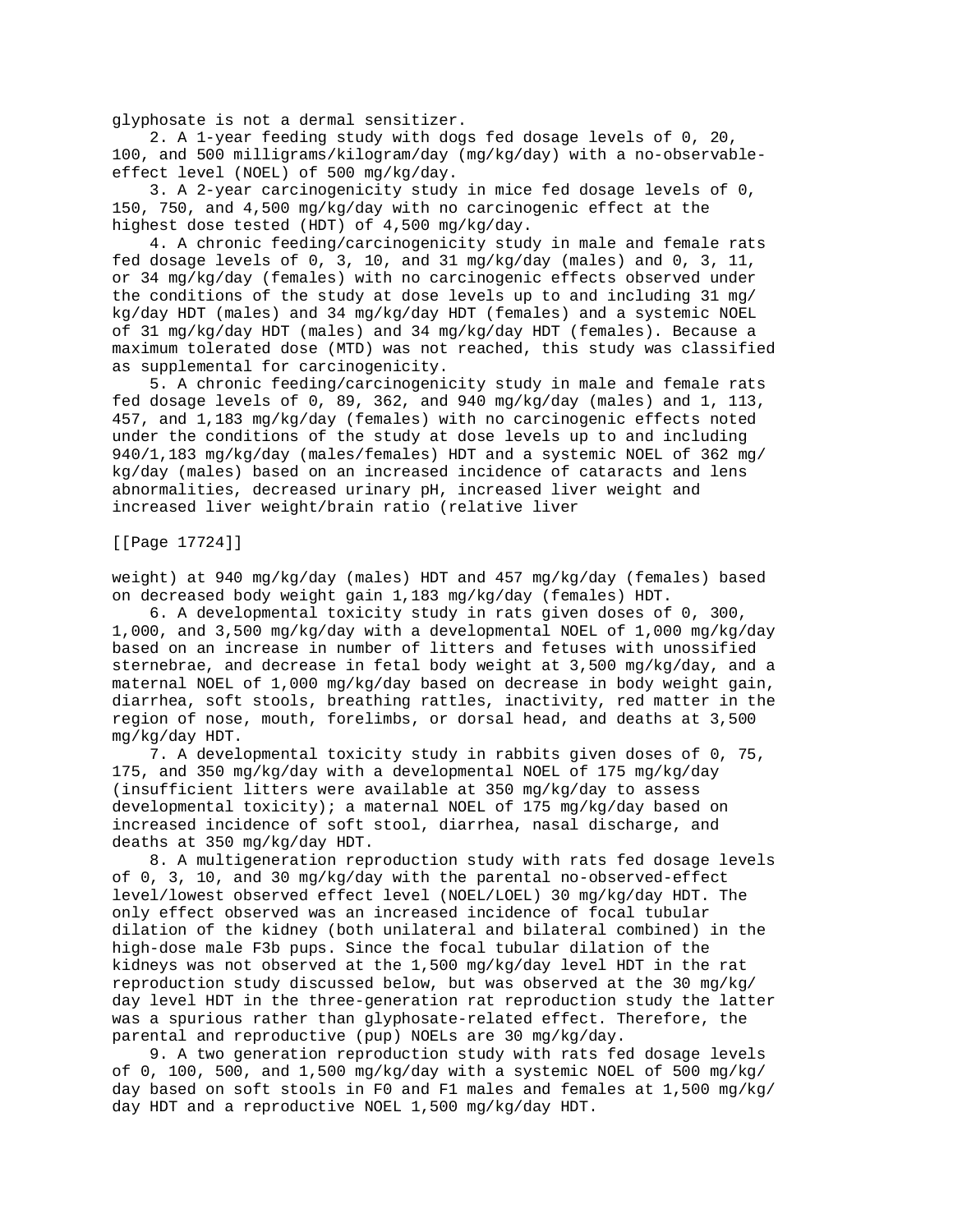10. Mutagenicity data included chromosomal aberration in vitro (no aberrations in Chinese hamster ovary cells were caused with and without S9 activation); DNA repair in rat hepatocyte; in vivo bone marrow cytogenic test in rats; rec-assay with B. subtilis; reverse mutation test with S. typhimurium; Ames test with S. typhimurium; and dominantlethal mutagenicity test in mice (all negative).

#### II. Dose Assessment Response

 1. Reference Dose (RfD). The RfD represents the level at or below which daily aggregate dietary exposure over a lifetime will not pose appreciable risks to human health. The RfD is determined by using the toxicological end point or the NOEL for the most sensitive mammalian toxicological study. To assure the adequacy of the RfD, the Agency uses an uncertainly factor in deriving it. The factor is usually 100, based on the assumption that certain segments of the human population could be as much as 100 times more sensitive than the species represented by the toxicology. The Agency has determined a RfD of 2.0 mg/kg/day based on the maternal toxicity NOEL of 175 mg/kg/day from the developmental study with rabbits. The LOEL of 350 mg/kg/day HDT was based on treatment related findings of diarrhea, nasal, discharge, and death (62.5% of the does died by gestation day 21). Developmental toxicity was not observed at any dose tested.

 2. Carcinogenicity classification. The carcinogenic potential of glyphosate was first considered by a panel, then called the Toxicology Branch AD Hoc Committee, in 1985. The Committee, in a consensus review dated March 4, 1985, classified glyphosate as a Group C carcinogen based on an increased incidence of renal tumors in male mice. The Committee also concluded that dose levels tested in the 26-month rat study were not adequate for assessment of glyphosate's carcinogenic potential in this species. These findings, along with additional information, including a reexamination of the kidney slides from the long-term mouse study, were referred to the FIFRA Scientific Advisory Panel (SAP). In its report dated February 24, 1986, SAP classified glyphosate as a Group D Carcinogen (inadequate animal evidence of carcinogenic potential). SAP concluded that, after adjusting for the greater survival in the high-dose mice compared to concurrent controls, that no statistically significant pairwise differences existed, although the trend was significant.

 The SAP determined that the carcinogenic potential of glyphosate could not be determined from existing data and proposed that the rat and/or mouse studies be repeated in order to classify these equivocal findings. On reexamination of all information, the Agency classified glyphosate as a Group D Carcinogen and requested that the rat study be repeated and that a decision on the need for a repeat mouse study would be made upon completion of review of the rat study.

 Upon receipt and review of the second rat chronic feeding/ carcinogenicity study, all toxicological findings for glyphosate were referred to the Health Effects Division Carcinogenicity Peer Review Committee on June 26, 1991, for discussion and evaluation of the weight of evidence on glyphosate with particular emphasis on its carcinogenic potential. The Peer Review Committee classified glyphosate as a Group E (evidence of noncarcinogenicity for humans), based upon lack of convincing carcinogenicity evidence in adequate studies in two animal species. This classification is based on the following findings: (1) None of the types of tumors observed in the studies (pancreatic islet cell adenomas in male rat, thyroid c-cell adenomas and/or carcinomas in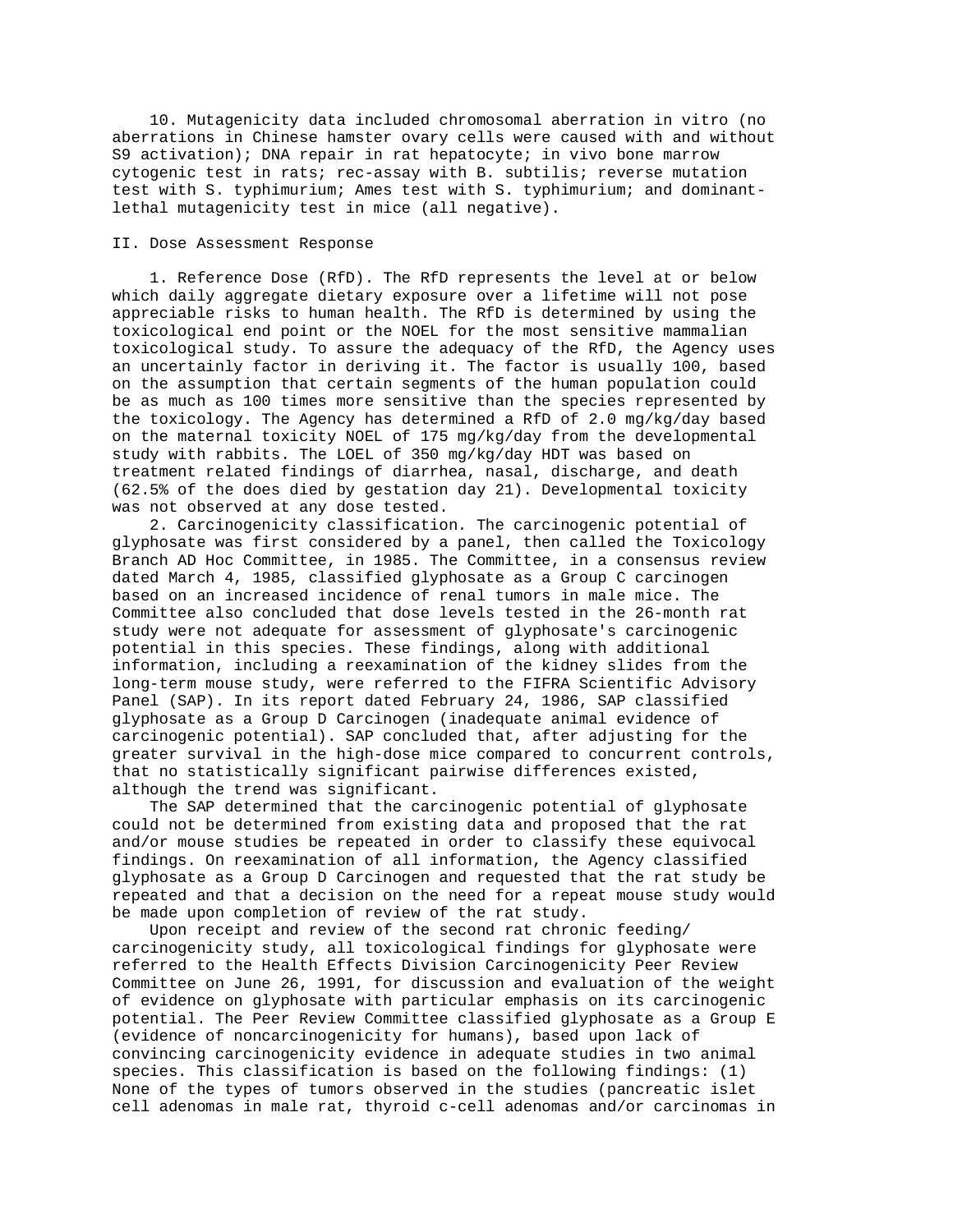male and female rats, hepatocellular adenomas and carcinomas in male rats, and renal tubular neoplasms in male mice) were determined to be compound related; (2) glyphosate was tested up to the limit dose on the rat and up to levels higher than the limit dose in mice; and (3) there is no evidence of genotoxicity for glyphosate.

# III. Non-Dietary (Residential and Other Non-Occupational) Exposure Assessment

 Glyphosate is registered for use on non-food sites such as around ornamental, shade trees, shrubs, walks, driveways, flowerbeds, home lawns, farmsteads including building foundations, along and in fences, in dry ditches and canals, along ditchbanks, farm roads, shelterbelts, forestry, Christmas trees, and industrial sites and other noncrop or industrial areas such as airports, lumber yards, manufacturing sites, utility substations, parking areas, petroleum tank farms, and pumping station.

 Margins of Exposure (MOE's) are determined for non-dietary exposure based on toxicological endpoints and measured or estimated exposures. Since glyphosate is a group E chemical (evidence of non-carcinogenicity for humans), the 21 day dermal study lacked any observable effects at the limit dose, and no adverse effects were observed in developmental toxicity studies in rats up to 1,000 mg/kg/day and rabbits up to 175 mg/kg/day, no toxicological endpoints are applicable. Because available data indicated no evidence of significant toxicity via the dermal or inhalations routes, MOE`s were not calculated and risk assessments are not required for non-occupational (residential uses).

## [[Page 17725]]

 Some glyphosate end-use products (non ``homeowner'' uses only) are in Toxicity Categories I and II for dermal and eye irritation and have been associated with illness or injuries related to skin or eye irritation. Under the protective clothing requirements of the Worker Protection Standards (WPS), handlers of these products are expected to be adequately protected.

#### IV. Dietary Exposure Assessment

 The use of a pesticide may result directly or indirectly, in residues in food. Primary residues or indirect/ inadvertent residues in the agricultural commodities harvested from the crop cultured with the aid of pesticide are determined by chemical analysis. To account for the diversity of growing conditions, culture practices, soil types, climatic conditions, crop varieties and method of use of the pesticide, data from studies that represent the resulting commodities are collected and evaluated to determine an appropriate level of the residue that would not be exceeded if the pesticide is used as represented in the studies. Available field trial data for glyphosate support these tolerances. However, because of the recent imposition of additional field trial data for specific geographical representation, additional field trial data are required for corn and grain sorghum. Because insufficient time has elapsed since imposition of these requirements the petitioner is being granted conditional registrations while obtaining the data. The conduct of the field trial and guidelines for determining the residues are given in EPA ``OPPTS Test Guidelines, Series 860, Residue Chemistry, August 28, 1996. See Federal Register,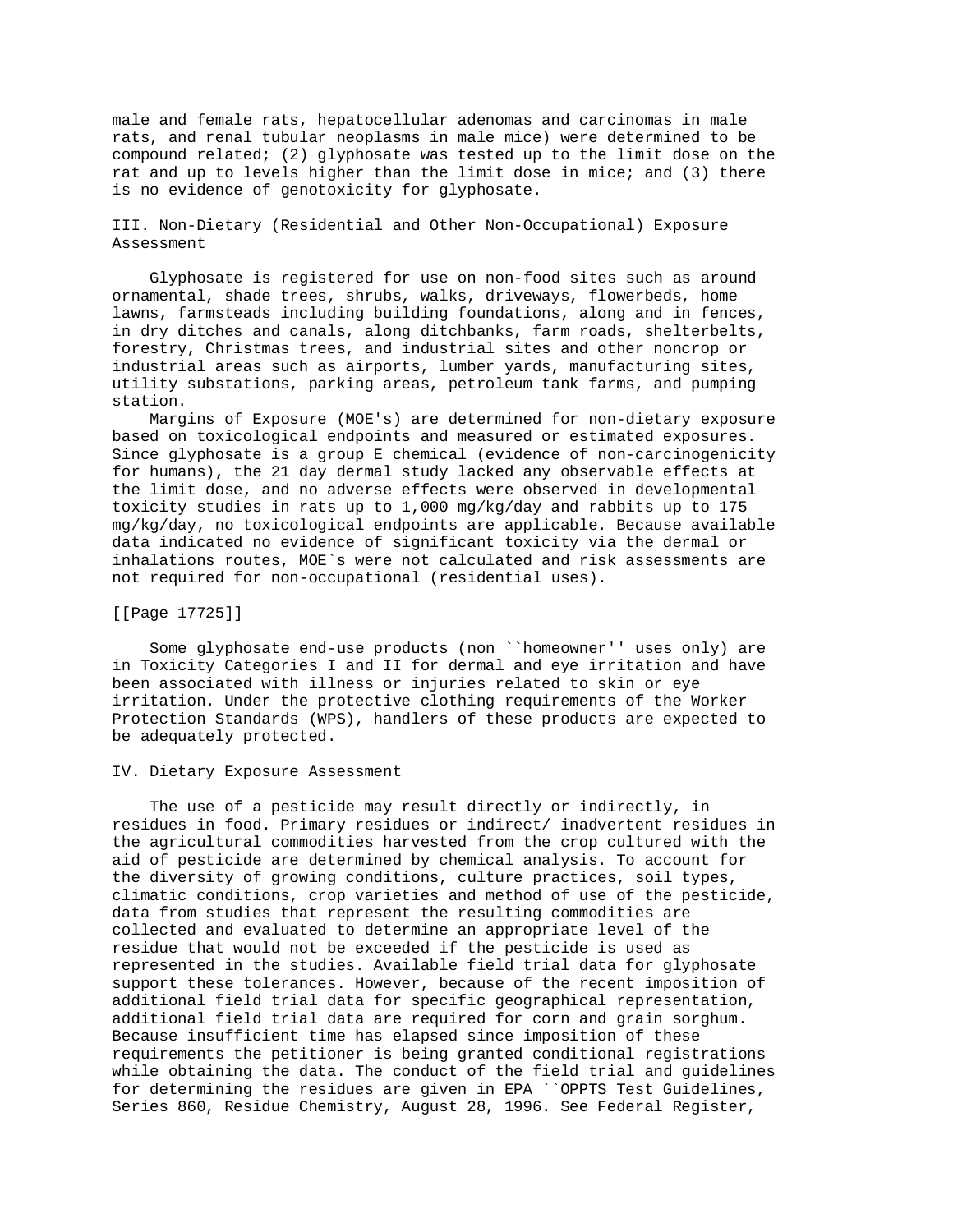[61 FR 44308-44311](http://www.epa.gov/fedrgstr/EPA-PEST/1996/August/Day-28/pr-858.html) for availability of document.

 The nature of the residue in plants and animals is adequately understood and consists of the parent, glyphosate. The Agency has decided that only glyphosate parent is to be regulated in plant and animal commodities and that the major metabolite, AMPA (aminomethylphosphonic acid) is not of toxicological concern regardless of its levels in food.

 Secondary residues in animal commodities are expected from these uses. However, the established livestock tolerances are adequate to cover secondary residues which may result from feeding field corn (both conventional and genetically modified), and sorghum commodities with residues of glyphosate to animals. Since no U.S. registration has been proposed for oats, it has been concluded that oat feed items are not likely to enter channels of trades in the United States.

## V. International Harmonization

 Codex MRL`s for the residues of glyphosate exist in maize and the straw and fodder, dry cereal grains at 0.1 and 100 ppm respectively. Mexican limits on maize exist at 0.1 ppm. Canadian limits on all other food crops exist at 0.1 ppm. MRL`s of 20 ppm, 10 ppm, and 0.1 ppm on oats are established/pending for CODEX, Canada, and Mexico, respectively. Codex MRLS were established based on preplant/preemergent use of glyphosate and are identical to the existing tolerances for these crops under the same us conditions in the United States. The increased tolerances now being proposed on corn and sorghum are based on new preharvest uses of glyphosate in the United States. The import tolerance being proposed for oats is being proposed to harmonize with other international MRL's. The Agency suggests the petitioner consider providing all relevant studies to Codex once the U.S. tolerances are established in order that the Codex MRLs may be amended to accommodate the use needs of the United States.

 Adequate enforcement methods are available for analysis of residues of glyphosate in or on plant commodities. These methods include GLC (Method I in Pesticides Analytical Manual (PAM) II; the limit of detection is 0.05 ppm). and HPLC with fluormetric detection. Use of the GLC method is being discouraged due to lengthiness of the procedure. The HPLC method has undergone successful Agency validation and has been published in PAM II. A GC/MS method for glyphosate in crops has also been validated by the Agency. This method has not yet been submitted for publication in PAM II.

#### VI. Aggregate Exposure Assessment

 1. Acute dietary. There is no concern for acute effects due to dietary exposure to glyphosate.

 2. Chronic dietary. Using the Dietary Risk Evaluation System (DRES), a routine chronic exposure analysis was performed for glyphosate. The chronic analysis for glyphosate is a worst case estimate of dietary exposure with all residues at tolerance levels and 100% of the commodities assumed to be treated with glyphosate.

 3. Drinking water. In examining aggregate exposure, FQPA directs EPA to consider available information concerning exposures from the pesticide residue in food and all other non-occupational exposures. The primary non-food sources of exposure the Agency looks at include drinking water (whether from groundwater or surface water), and exposure through pesticide use in gardens. lawns, or buildings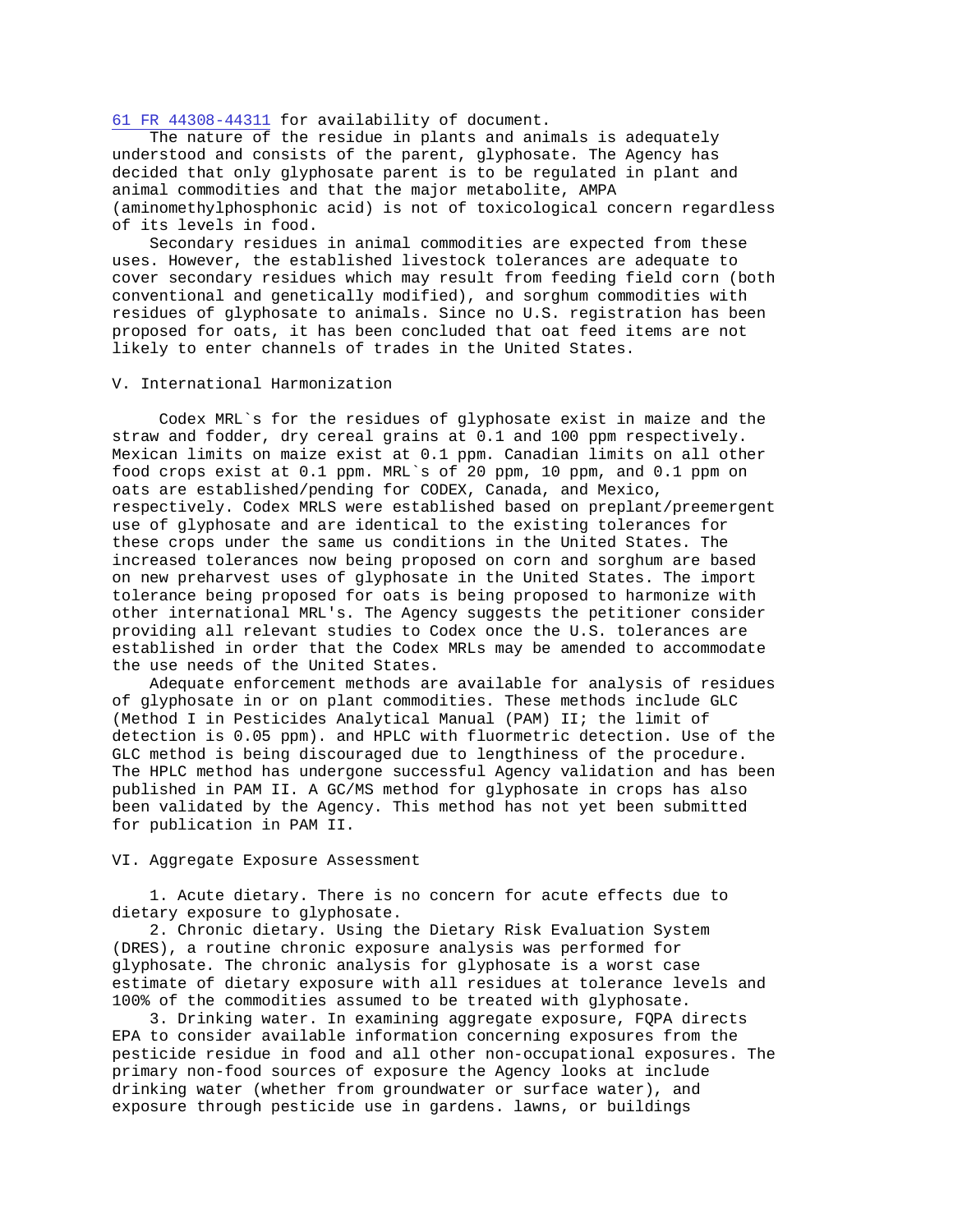(residential and other indoor uses).

 The lifetime health advisory and maximum contaminant level (MCL), for glyphosate are the same and given as 700 parts per billion in the U.S. EPA Office of Drinking Water`s ``Drinking Water Health Advisory; Pesticides.'' Environmental Fate data for glyphosate indicate little potential for the7 chemical to migrate to ground water, but some potential for residues to migrate to surface waters. Glyphosate is not highly mobile and not persistent in a soil or water environment. Because the Agency lacks sufficient water-related exposure data to complete a comprehensive drinking water risk assessment for many pesticides, EPA has commenced and nearly completed a process to identify a reasonable yet conservative bounding figure for the potential contribution of water related exposures to the aggregate risk posed by a pesticide. In developing the bounding figure, EPA estimated residue levels in water for a number of specific pesticides using various data sources. The Agency then applied the estimated residue levels, in conjunction with appropriate toxicological endpoints (RfD`s or acute dietary NOEL`s) and assumptions about body weight and consumption, to calculate, for each pesticide, the increment of aggregate risk contributed by consumption of contaminated water. While EPA has not yet pinpointed the appropriate bounding figure for consumption of contaminated water, the ranges the Agency is continuing to examine are all below the level that would cause glyphosate to exceed the RfD if the tolerances being considered in this document were granted. The Agency has therefore concluded that the potential exposures associated with glyphosate in water, even the higher levels the Agency is considering as a conservative upper bound, would not prevent the Agency from determining that there is a reasonable certainty of no harm if the tolerance is granted.

 4. Non occupational (residential) and non-dietary. Glyphosate is registered for residential uses. As part of the hazard assessment process, the Agency reviews the available toxicological database to determine the endpoints of concern. For glyphosate, the Agency does not have a concern for acute, short-term, or intermediate occupational or residential risk since the available data do not indicate any evidence of significant toxicity by the dermal or inhalation routes, or from a 1 day or single event exposure by the oral route. Therefore, an

[[Page 17726]]

acute, a short-term, or intermediate-term occupational or residential risk assessment was not required.

 As part of the hazard assessment process it was determined that a chronic residential assessment was not necessary. The exposures which would result from the use of glyphosate were determined to be of an intermittent nature. The frequency and duration of these exposures do not exhibit a chronic exposure pattern. The exposures do not occur often enough to be considered a chronic exposure i.e., a continuous exposure that occurs for at least several months. Therefore, residential exposures were not aggregated with dietary exposures in estimating chronic risk.

 6. Cumulative exposure to substances with common mechanism of toxicity. Section 408 (b)(2)(D)(v) requires that, when considering whether to establish, modify, or revoke a tolerance, the Agency consider ``available information'' concerning the cumulative effects of a particular pesticide`s residues and ``other substances that have a common mechanism of toxicity.'' The Agency believes that ``available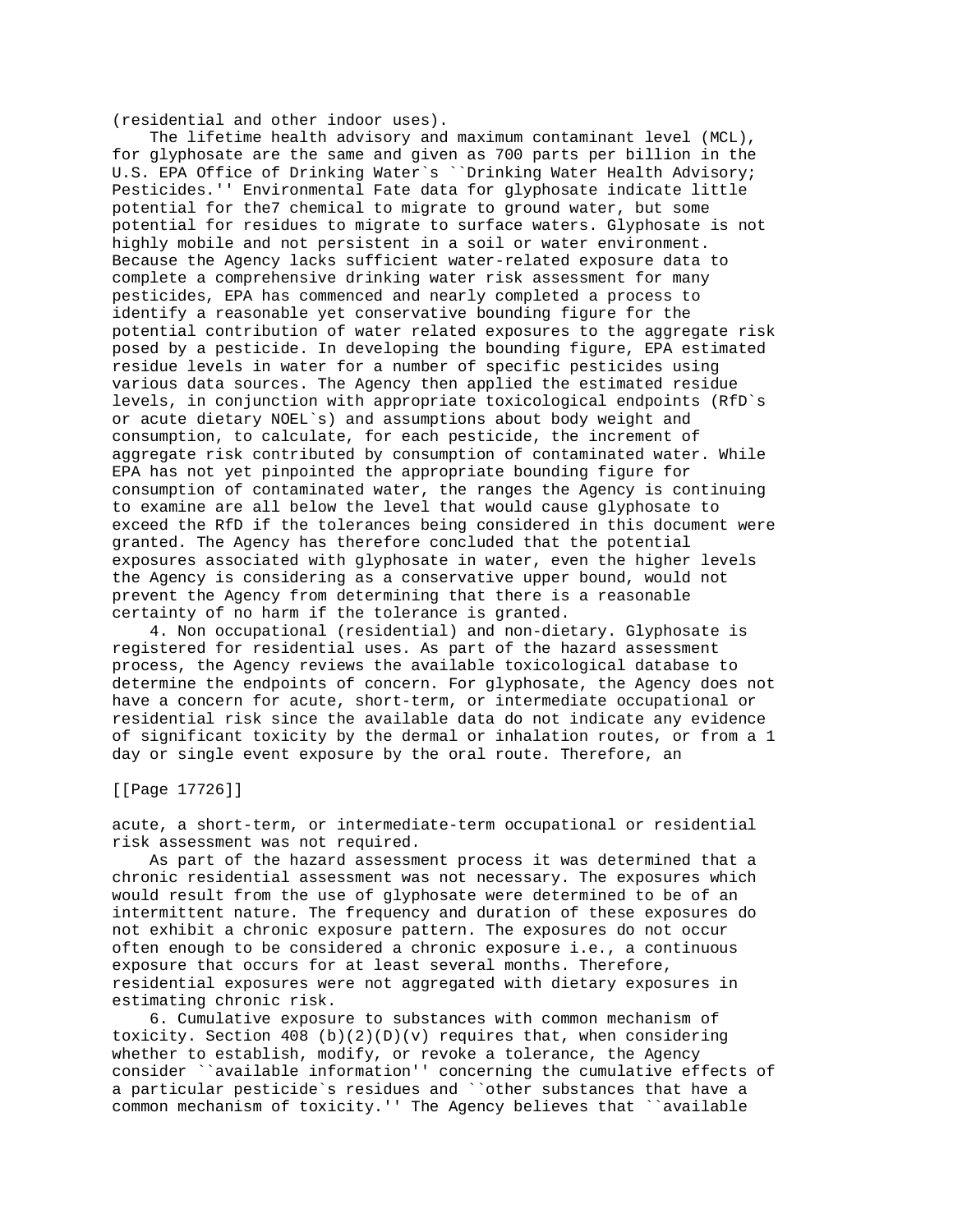information'' in this context might include not only toxicity, chemistry, and exposure data, but also scientific policies and methodologies for understanding common mechanisms of toxicity and conducting cumulative risk assessments. For most pesticides, although the Agency has some information in its files that may turn out to be helpful in eventually determining whether a pesticide shares a common mechanism of toxicity with any other substances, EPA does not at this time have the methodologies to resolve the complex scientific issues concerning common mechanism of toxicity in a meaningful way. EPA has begun a pilot process to study this issue further through examination of particular classes of pesticides. The Agency hopes that the results of this pilot process will increase the Agency`s scientific understanding of this question such that EPA will be able to develop and apply scientific principles for better determining which chemicals have a common mechanism of toxicity and evaluating the cumulative effects of such chemicals. The Agency anticipates, however, that even as its understanding of the science of common mechanisms increases, decisions on specific classes of chemicals will be heavily dependent on chemical specific data, much of which may not be presently available.

 Although at present the Agency does not know how to apply the information in its files concerning common mechanism issues to most risk assessments, there are pesticides as to which the common mechanisms issues can be resolved. These pesticides include pesticides that are toxicologically and structurally dissimilar to existing chemical substances (in which the Agency can conclude that it is unlikely that a pesticide shares a common mechanism of activity with other substances) and pesticides that produce a common toxic metabolite (in which case common mechanism of activity will be assumed).

 EPA does not have, at this time, available data to determine whether glyphosate has a common mechanism of toxicity with other substances or how to include this pesticide in a cumulative risk assessment. Unlike other pesticides for which EPA has followed a cumulative risk approach based on common mechanism of toxicity, glyphosate does not appear to produce a toxic metabolite produced by other substances. For the purposes of this tolerance action, therefore EPA has not assumed that glyphosate has a common mechanism of toxicity with other substances. A condition of the registrations associated with these tolerances will be that the registrant will provide common mechanism data in a timely manner when and if the Agency asks for it. After EPA develops methodologies for more fully applying common mechanism of toxicity issues to risk assessments, the Agency will develop a process (either as a part of the periodic review of pesticides or otherwise) to reexamine those tolerance decisions made earlier.

VII. Determination of Safety for the U.S. Population and Nonnursing Infants

 Using the Dietary Risks Evaluation System (DRES) a chronic analysis was based on 100% of the crop treated and all residues at tolerance levels. Based on the dietary risk assessment the proposed uses utilize 0.115% of the RfD for U.S. population; 0.189% of the RfD for nonnursing infants under 1 year old; 0.84 of the RfD for nursing infants under 1 year old; 0.866% of the RfD for children 1 to 6 years old; and 0.443% of the RfD for children 7 to 12 years old. Total aggregate exposure from glyphosate residues in food, taking into account existing and proposed uses, uses 1% of the RfD for the overall U.S. population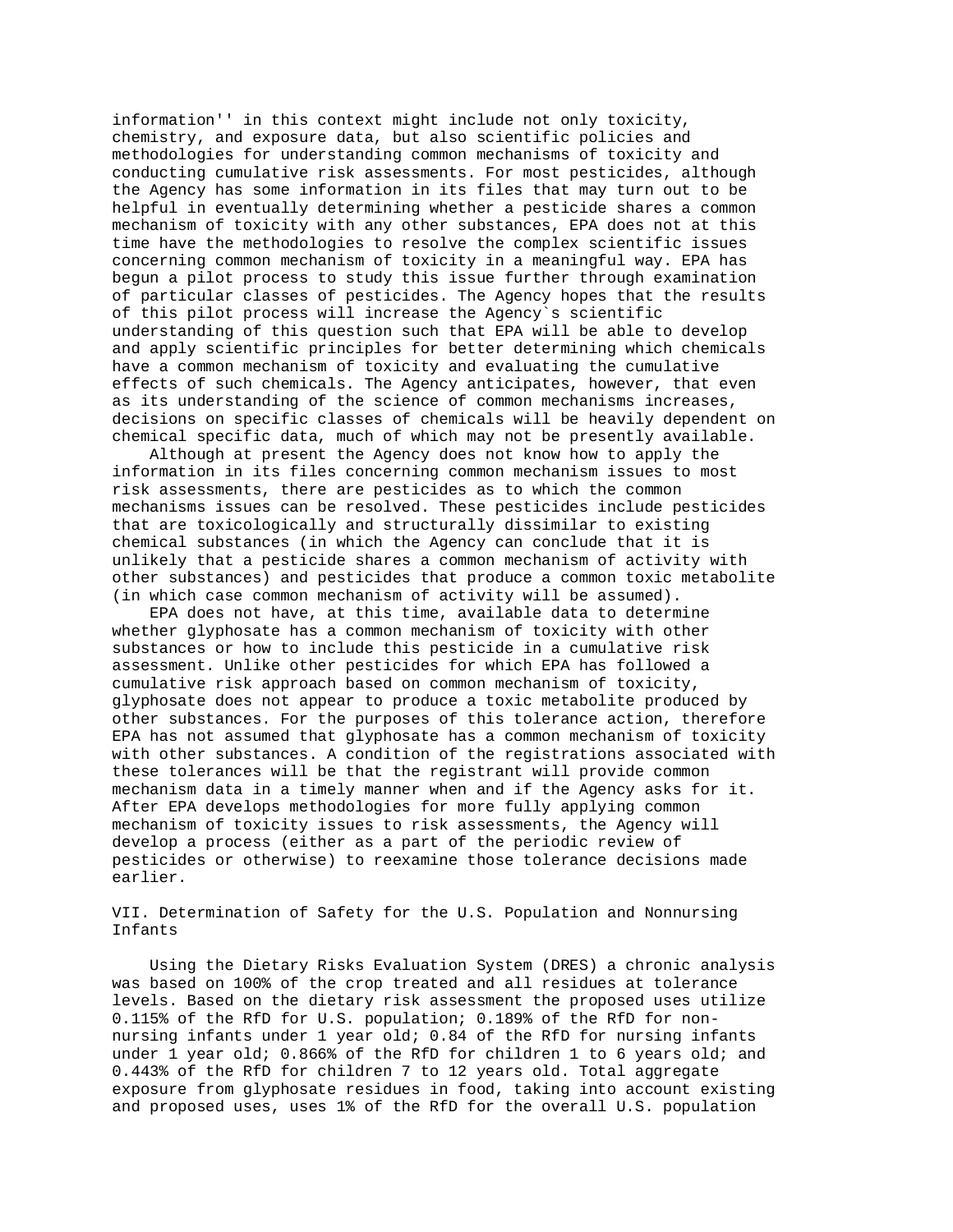and nursing infants: 3% of the RfD for nonnursing infants under 1 year old and children 1 to 6 years old; 3%; and 2% of the RfD for children 7 to 12 years old. An additional risk assessment for residential uses was not required because of no evidence of significant toxicology via dermal or inhalation routes. Even though the Agency has not pinpointed the appropriate bounding figure for consumption of contaminated water, the ranges the Agency is continuing to examine are all below the level that would cause glyphosate to exceed the RfD. EPA concluded that there is reasonable certainty that no harm will occur from aggregate exposure to glyphosate.

## VIII. Determination of Safety for Infants and Children

 FFCDA section 408 provides that EPA shall apply an additional tenfold margin of exposure (safety) for infants and children in the case of threshold effects to account for pre-and post-natal toxicity and the completeness of the database unless EPA determines that a different margin of exposure (safety) will be safe for infants and children. Margins or exposure (safety) are often referred to as uncertainty (safety) factors. EPA believes that reliable data support using the standard margin of exposure (usually 100x for combined interand intra-species variability) and not the additional tenfold margin of exposure when EPA has a complete data base under existing guidelines and when the severity of the effect in infants and children or the potency or unusual toxic properties of a compound do not raise concerns regarding the adequacy of the standard margin of exposure.

 Risk to infants and children was determined by the use of two developmental toxicity studies in rats and rabbits and the twogeneration reproduction study in rats discussed below. The developmental toxicity studies evaluates the potential for adverse effects on the developing organism resulting from exposure during prenatal development. The reproduction study provides information relating to effects from exposure to the chemical on the reproductive capability of both (mating) parents and on systemic toxicity.

 The toxicological database for evaluating pre- and post-natal toxicity for glyphosate is considered to be complete at this time. In the rabbits, no developmental toxicity was observed at doses where significant maternal toxicity was noted (death and clinical signs at 350 mg/kg/day, highest dose tested HDT. In the rat developmental toxicity study, maternal (systemic) toxicity was noted at 3,500 mg/kg/ day, HDT as diarrhea, decreased mean body weight gain, breathing rattles, inactivity, red matter around the nose and mouth, and on forelimbs and dorsal head, decreases in total implantations/dam and inviable fetuses/dam and death (24% of the group). The developmental (pup) NOEL is 1,000 mg/kg/day. The

## [[Page 17727]]

developmental (pup) toxicity was exhibited only in the high dose as increased numbers of litters and fetuses with unossified sternebrae, and decreased mean fetal body weights. However, these developmental effects were assumed to be due to the extreme maternal toxicity. No effects on reproductive parameters were observed.

 In the rat two-generation reproduction study, parental toxicity was observed at 1,500 mg/kg/day as soft stools, decreased food consumptions and body weight gain. The developmental (pup) toxicity was also only exhibited at 1,500 mg/kg/day as decreased body weight gain of the F1a,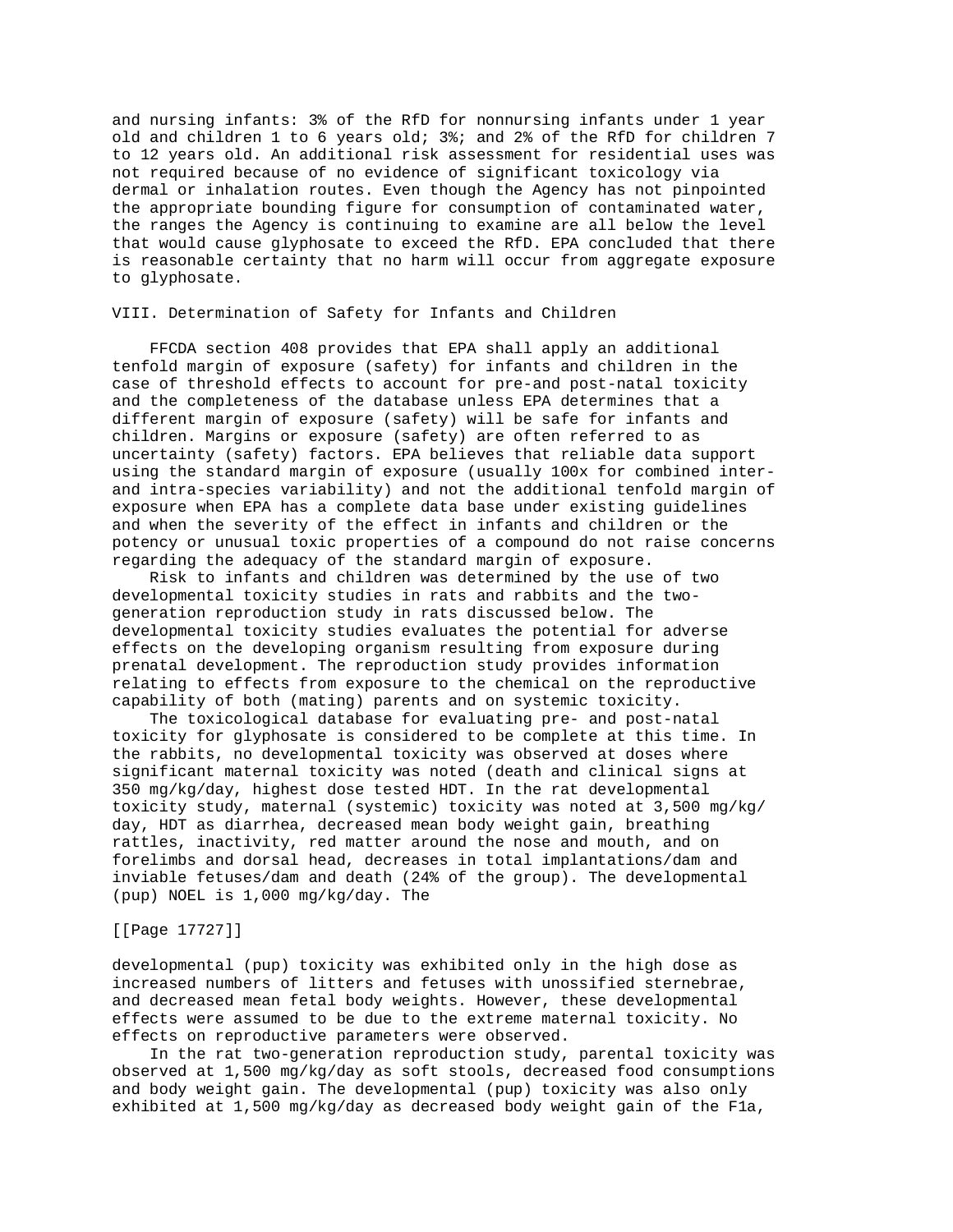F2a, and F2b male and female pups during the second and third weeks of lactation.

 The RfD is based on the NOEL for maternal toxicity in the rabbit developmental study. No developmental effects were noted in the study. In the rat developmental study effects were noted only at 20x higher than the NOEL used for the RfD. No pre- or post-natal effects were seen in any study absent maternal toxicity. In the rat reproduction study developmental effects were noted at 5x the NOEL used for the RfD. The Agency does not believe the effects seen in these studies are of such concern to require an additional safety factor. Accordingly, the Agency believes the RfD has an adequate margin of protection for infants and children. The percent RfD utilized by glyphosate is from 1% for nursing infants (less than 1 year old) to 3% for non-nursing infants and children 1 to 6 years old. EPA concluded that there is reasonable certainty that no harm will occur to infants and children from aggregate exposure to glyphosate.

## IX. Other Considerations

 Endocrine effects. No specific tests have been conducted with glyphosate to determine whether the chemical may have an effect in humans that is similar to an effect produced by a naturally occurring estrogen or other endocrine effects. However, there are no significant findings in other relative toxicity studies, i.e., teratology and multi-generation reproductive studies which would suggest that glyphosate produces these kinds of effects.

#### X. Data Gaps

 Data desirable but lacking for these tolerances include specific geographic representative grain sorghum and corn field residue trials. Because of insufficient time since the imposition of additional data requirements the Agency is requiring that this data be submitted as a condition of registration.

 Based on the information cited above, the Agency has determined that the establishment of these tolerances by amending 40 CFR part 180 will be safe, therefore the tolerances are established as set forth below.

 In addition to the time-limited tolerances being amended, since for purposes of establishing tolerances FQPA has eliminated all distinctions between raw and processed food, EPA is combining the tolerances that now appear in Secs. 185.3500 and 186.3500 with the tolerances in Sec. 180.364 and is eliminating Secs. 185.3500 and 186.3500.

## XI. Response to Comment

 The one commenter raised several concerns regarding these tolerances. 1. Increased exposure. The commenter was concerned that approval of these tolerances would lead to increased exposure to glyphosate because it would enhance Monsanto`s ability to market glyphosate-tolerant corn and thus use glyphosate. The commentor argued that therefore approval of the tolerances would not protect the public health rather it would increase risk.

 EPA response. Approval of these tolerances may lead to higher exposure the glyphosate residues. That is the case when ever EPA approves a new tolerance. The question before EPA in ruling on a tolerance petition is whether the tolerance meets the FFDCA`s safety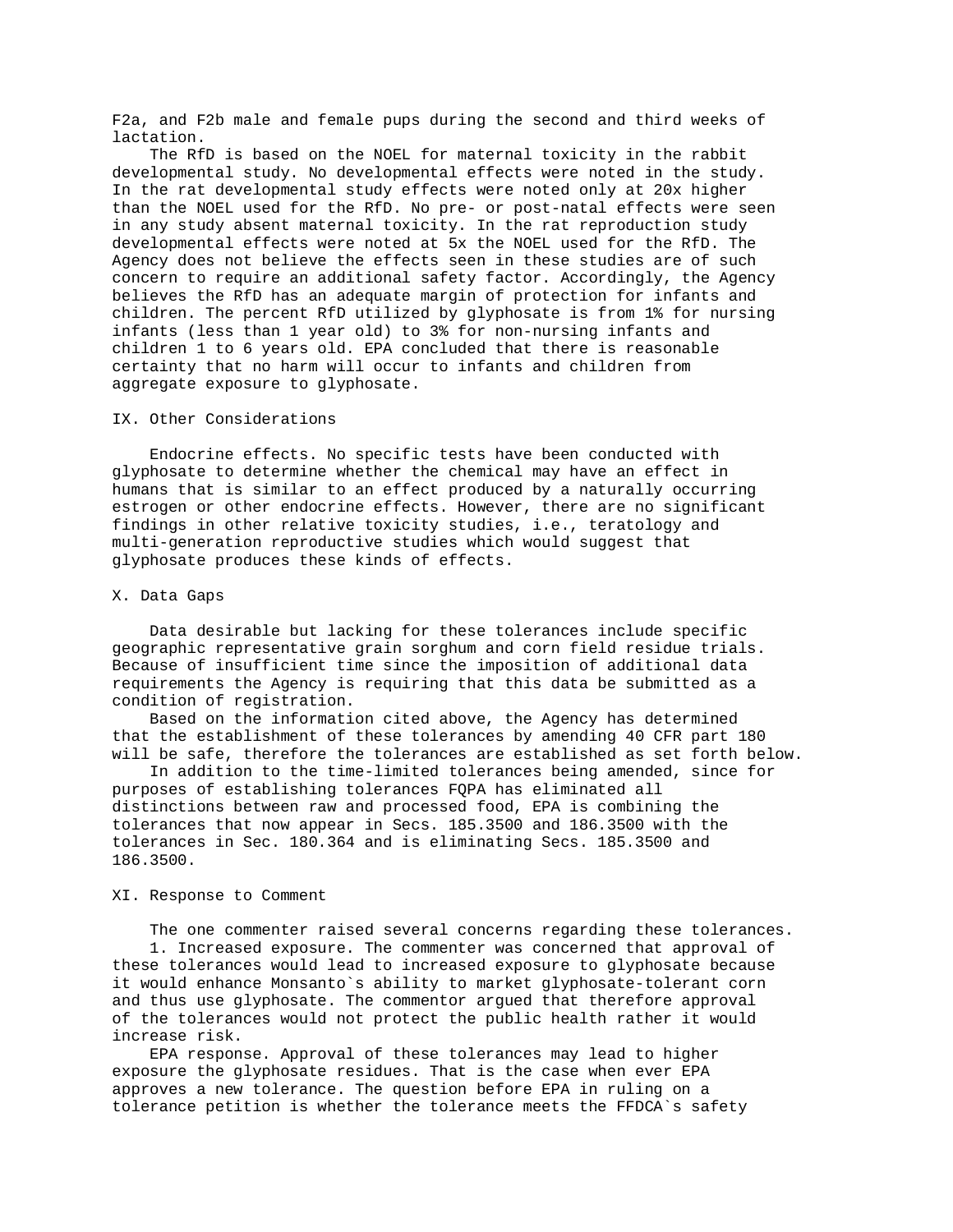standard. As detailed above, EPA has concluded that these tolerances do meet the reasonable certainty of no harm standard. This standard requires consideration of exposure to glyphosate from existing uses as well as exposure from the uses covered by the tolerances in the petition before EPA.

 2. Glyphosate residues in foods derived from animals. The commenter asked EPA to confirm that the major route of exposure resulting from these tolerances would be from foods derived from animals. The commenter also asked how the tolerances would effect the level of glyphosate residues in animal feeds and what percentage of glyphosate treated corn would be consumed by humans.

 EPA response. The nature of glyphosate residue in plants and animals has been explored by various studies that have been reviewed by the Agency. A separate peer review committee ``Metabolism Committee'' evaluated glyphosate plant and animal commodities and decided that the major metabolite is not of toxicological concern regardless of its level in food. Due to the use pattern of glyphosate, secondary residues in animal commodities are expected. Corn grain, forage, fodder, and aspirated grain fractions are animal feed items. Based on the proposed tolerances on aspirated grain fractions, corn stover, forage, and grain, the dietary burden of at most 78 ppm glyphosate residue in/on corn commodities, (if all corn commodities (including corn genetically altered to be tolerant to glyphosate) are fed)) will be covered by the tolerances currently established on meat, milk, eggs, and livestock commodities including the recently (April 5, 1996, [61 FR 15192\)](http://www.epa.gov/fedrgstr/EPA-PEST/1996/April/Day-05/pr-636.html)(FRL-5351-1), established tolerances on kidney of cattle, goats, hogs, horses, poultry, and sheep at 4 ppm. A chronic (long-term) dietary exposure analysis (DRES) was performed for the use of glyphosate in/on corn. The Agency used the following conservative (worst-case) assumptions: all corn (including genetically altered corn) would have the same tolerance level residues, and that 100 percent of the crop is treated. It is not believed that actual residues would reach tolerance levels, or that 100 percent of the total corn crop would be treated with glyphosate. The Agency feels that the risk to human health does not exceed a level of concern (100%) due to the percent of the RfD using the ``worst case'' assumptions. These dietary risk numbers include corn consumed directly by humans, plus meat, milk and eggs from which animals consumed corn raw agricultural commodities as feed. Published and proposed glyphosate tolerances result in the following percents of the RfD used: 1% for the overall U.S. population and nursing infants, 2% for children (7 to 12 years old), and 3% nonnursing infants less than 1 year old and children (1 to 6 years old).

 3. Toxicology concerns. The commenter challenged Monsanto's assertions that glyphosate was of low toxicity. The commenter cited the fact that glyphosate ranked number 3 in California for acute illnesses in agriculture from 1984-1990. The commenter claimed that glyphosate is a skin and eye irritant, a possible carcinogen, a mutagen, and a reproductive toxicant. In support of glyphosate`s carcinogenicity, the commenter claimed that one of the metabolites or breakdown products of glyphosate is formaldehyde and the commenter asserted that formaldehyde is a carcinogen, mutagen, and reproductive toxicant.

 Additionally, the commenter claimed that a study showed that glyphosate decreased lung function and that studies showed that glyphosate inhibits enzymes involved in the detoxification of chemicals.

[[Page 17728]]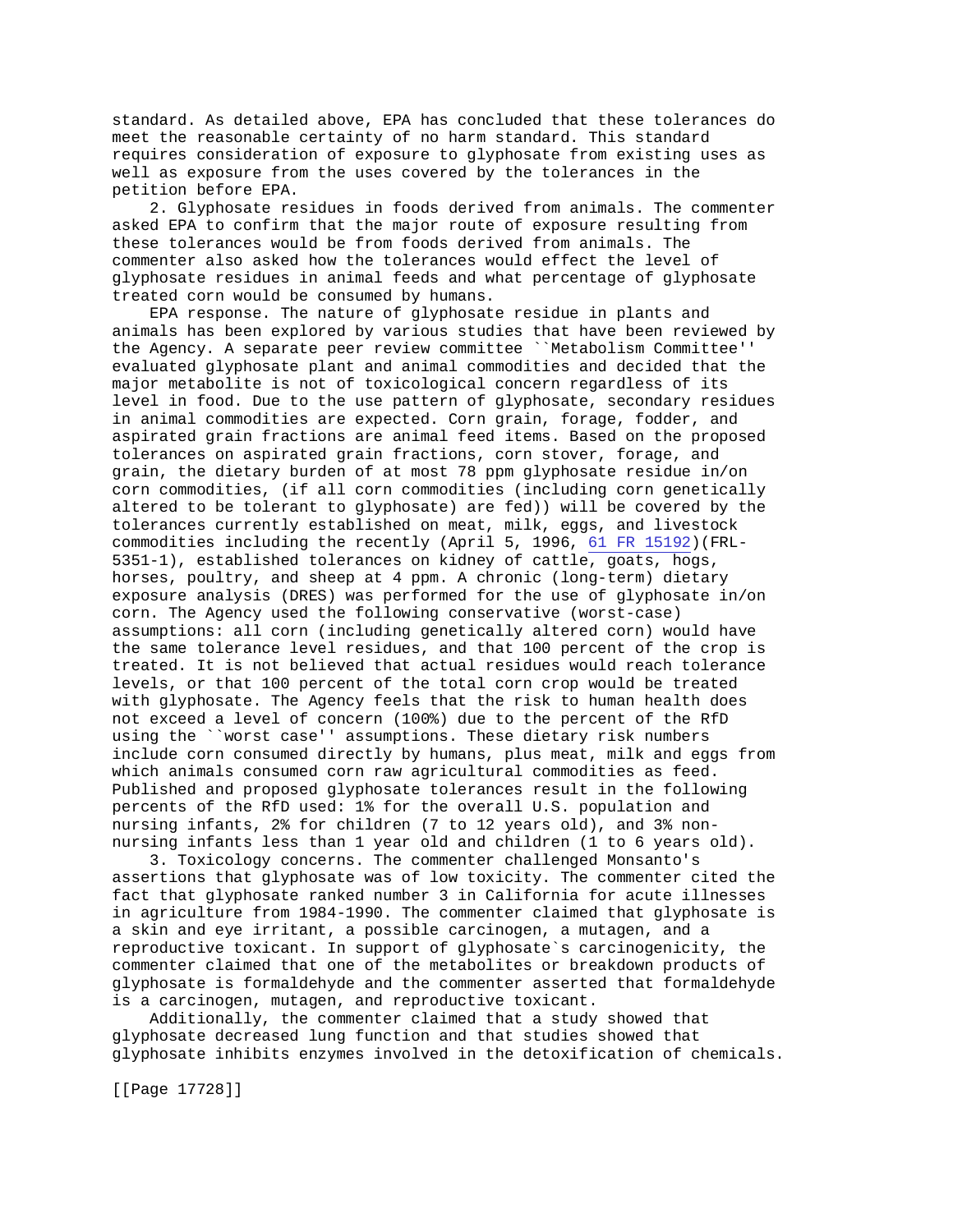4. Acute illnesses and skin and eye irritation--EPA response. Data indicate that technical-grade glyphosate is in Toxicity Category III and Toxicity Category IV and that technical glyphosate is not a dermal sensitizer. Some formulations of glyphosate are in Category I and II where skin and eye irritation were associated with acute illnesses. Some of these formulations are being phased out of the U.S. market. Handlers and users of remaining formulations in Category I and II are expected to be adequately protected by the protective clothing requirements of the Worker Protection Standards (WPS). Data reviewed by the Agency on current formulations place these formulations in Toxicity Category III and IV.

 5. Carcinogen, mutagen and reproductive toxicity--EPA response. Data indicate that glyphosate is a group E carcinogen (evidence of noncarcinogenicity for studies in humans, causes no pre- or post-natal effects in any study absent maternal toxicity, and is not a mutagen (refer to toxicology discussion above for a detailed discussion of carcinogenicity, reproductive, developmental and mutagenicity testing).

 6. Formaldehyde--EPA response. Available rat metabolism data, residue data, and environmental data indicate that the major metabolite of glyphosate is AMPA which is further degraded by soil microbes to CO2. The Agency has determined that AMPA is not of toxicological concern. (Glyphosate Reregistration Eligibility Decision (RED) issued by EPA September 1993). Available data do not indicate that formaldehyde is a metabolite or a degradate of glyphosate.

 7. Decreased lung function--EPA response. Data reviewed by the Agency for glyphosate formulations for acute inhalation place most glyphosate formulations in Toxicity Category III and IV for acute inhalation. The Agency believes that handlers of these formulations and any formulations that may be Toxicity Category I or II are expected to be adequately protected by the protective clothing required by WPS.

 8. Interference with enzymes--EPA response. The mode of action for glyphosate does involve interference with enzymes that result in the death of plants by inhibiting the biosynthesis of aromatic amino acids which along with other biochemical changes results in the death of plants. This is a common mode of action for various pesticides, but the Agency has no information that indicates that the handling or ingestion of glyphosate in small amounts result in interference with enzymes in the human body.

 9. Inert Ingredients. The commentor also contended that EPA must examine the toxicity of the inert ingredients in glyphosate products in setting these tolerances.

 EPA response. These tolerances establish maximum legal levels of residues of the active ingredient glyphosate that can be present in certain foods. These tolerances do not legalize any inert ingredients in glyphosate products. If a pesticide product also contains inert ingredients, those inert ingredients must have tolerances or exemptions from the requirement or their presence in food will render the food adulterated. Before approving a pesticide registration under the Federal Insecticide, Fungicide, and Rodenticide Act, 7 U.S.C. 136 et seq., EPA checks to make sure that all needed tolerances or exemptions are in place. All inerts present in current glyphosate formulations for use on food crops either have tolerances or exemptions from tolerances. Additionally, under the FIFRA registration process, EPA evaluates the potential risks posed by inert ingredients. The Agency requires a full disclosure of inert ingredients for each Roundup formulation to determine acute toxicity such as acute eye, skin, inhalation, and dermal sensitization. Refer to previous discussions on skin, eye, and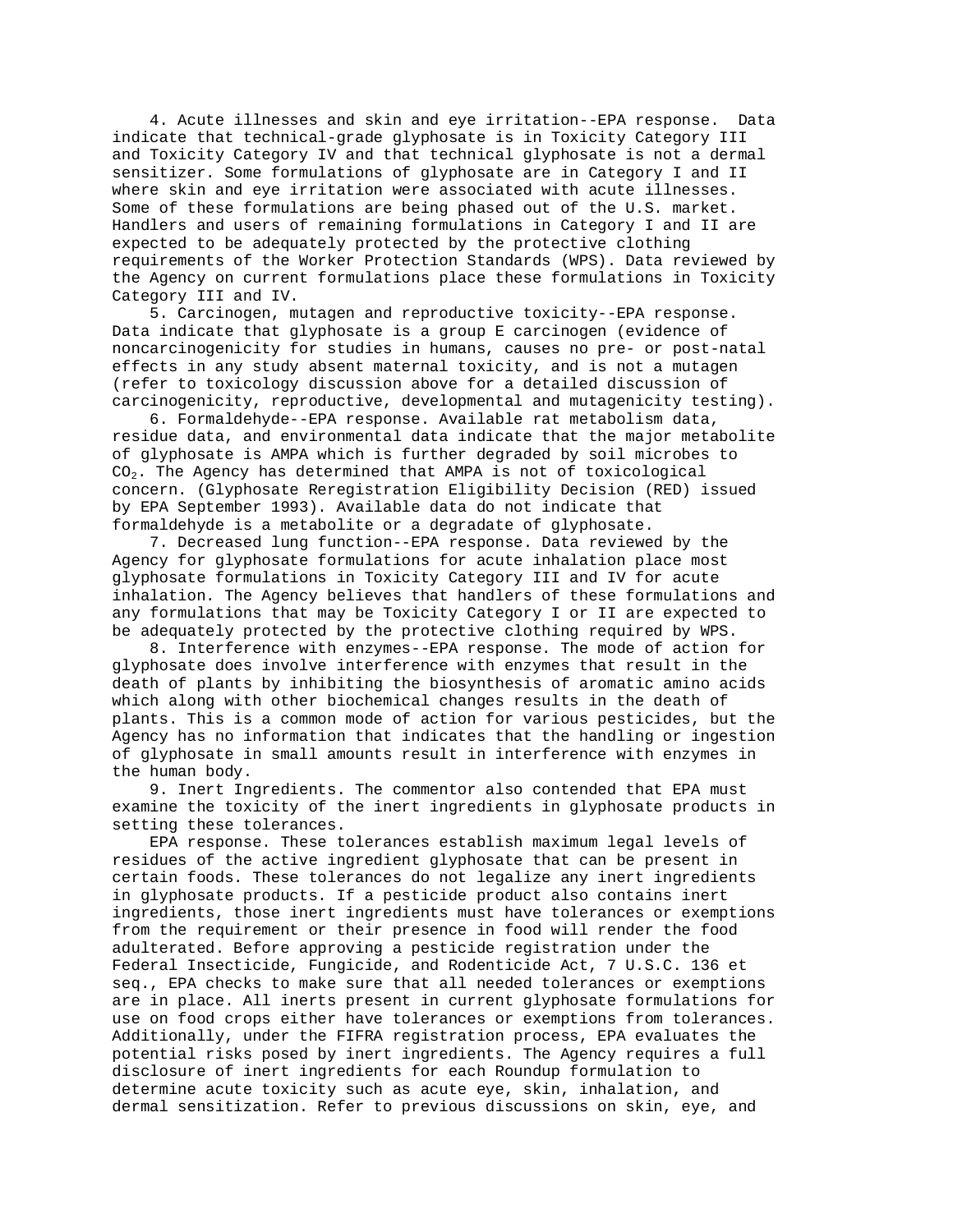acute inhalation for discussion of formulations.

 10. Persistence in soil. The commenter claimed that glyphosate persists in soils from 3 to 141 days.

 EPA response. Data from background field dissipation trials from eight sites show that the median half-life (DT50) for glyphosate applied at maximum use rates was 13.9 days with a range of 2.6 (Texas) to 140.6 (Iowa) days. Acceptable aerobic soil, aerobic aquatic, and anaerobic aquatic metabolism studies demonstrate that under those conditions at 25 deg.C in the laboratory, glyphosate degrades rapidly with half-lives of approximately 2,7, and 8 days respectively. The reported half-lives from the field studies conducted in the coldest climates, i.e. Minnesota, New York, and Iowa, were the longest at 28.7 days, 127.8 days, and 140.6 days respectively indicating that glyphosate residues in the field are somewhat more persistant in cooler climates as opposed to milder ones (Georgia, California, Arizona, Ohio, and Texas. AMPA was the major degradate in all studies. AMPA has been determined to not be of toxicological concern. (Glyphosate Reregistration Eligibility Decision (RED) issued by EPA September, 1993).

 11. Environmental effects. The commenter also claimed that data was lacking regarding glyphosate`s toxicity to soil invertebrates, reptiles, and amphibians.

 EPA response. Environmental Effects are considered under FIFRA. In examining glyphosate under FIFRA the Agency required several tests with mammals; acute tests to birds, fish, aquatic invertebrates, and bees; subacute dietary testing on birds; avian reproduction; and chronic testing on freshwater fish and freshwater invertebrates. Data submitted to and reviewed by the Agency indicate that effects to birds, mammals, fish, and invertebrates are minimal. (Glyphosate Registration Eligibility Decision (RED) issued by EPA September, 1993).

## XII. Objections and Hearing Requests

 The new FFDCA section 408 (g) provides essentially the same process for persons to ``object'' to a tolerance regulation issued by EPA under the new section 408 (e) and  $(1)(6)$  as was provided in the old section 408 and section 409. However, the period for filing objections is 60 days rather than 30 days. EPA currently has procedural regulations which governs the submission of objections and hearing requests. These regulations will require some modification to reflect the new law. However, until those modifications can be made, EPA will continue to use those procedural regulations with appropriate adjustments to reflect the new law.

 Any person adversely affected by this regulation may, by June 10, 1997, file written objections to any aspect of this regulation (including the automatic revocation provision) and may also request a hearing on those objections. Objections and hearing requests must be filed with the Hearing Clerk, at the address given below (40 CFR 178.20). A copy of the objections and/or hearing requests filed with the Hearing Clerk should be submitted to the OPP docket for this rulemaking. The objections submitted must specify the provisions of the regulation deemed objectionable and the grounds for the objections (40 CFR 178.25). Each objection must be accompanied by the fee prescribed by 40 CFR 180.33(i). If a hearing is requested, the objections must include a statement of the factual issue(s) on which the hearing is requested, the requestor`s contentions on each such issue, and a summary of any evidence relied upon by the objector (40 CFR 178.27). A request for a hearing will be granted if the Administrator determines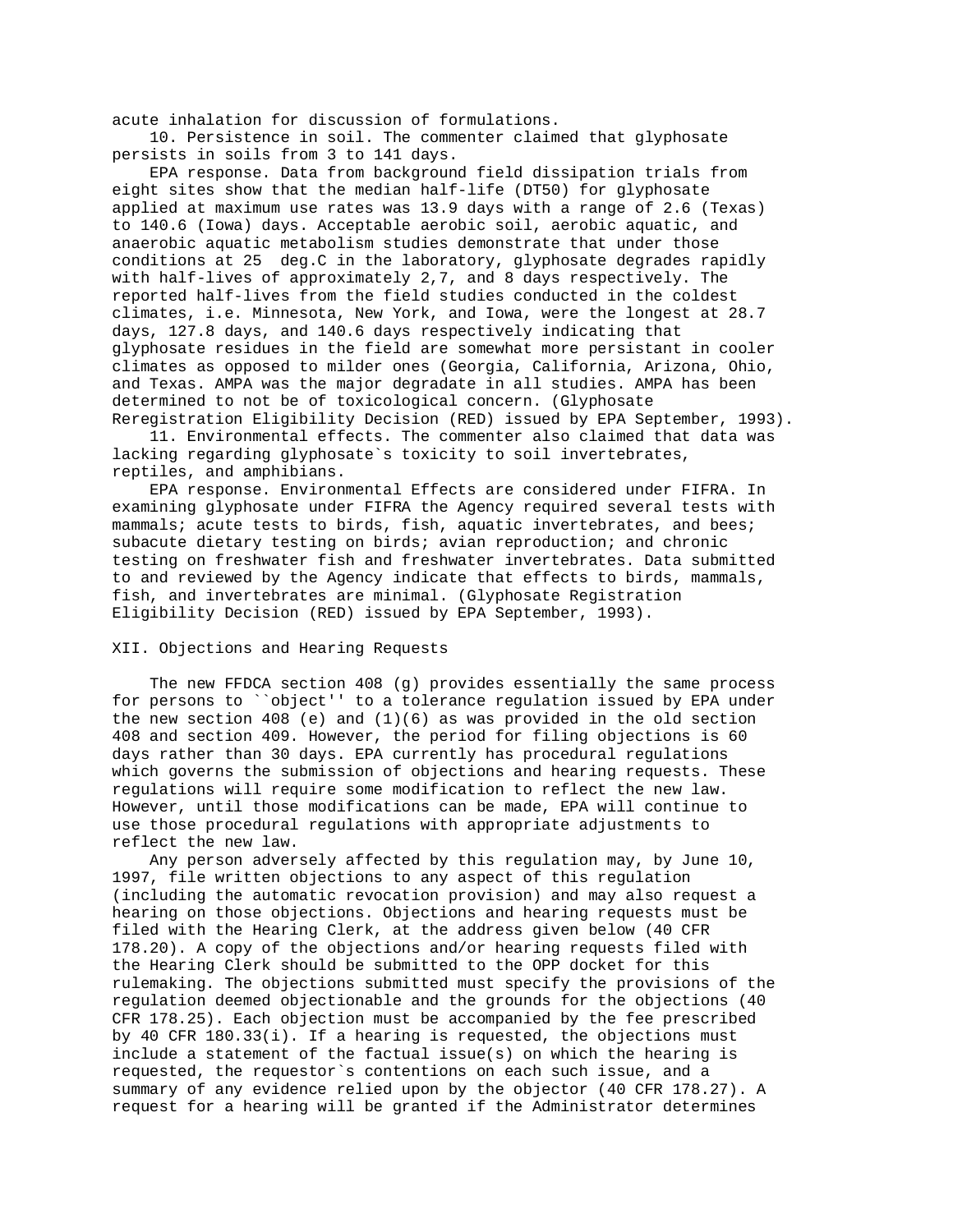that the material submitted shows the following: There is a genuine and

#### [[Page 17729]]

substantial issue of fact; there is a reasonable possibility that available evidence identified by the requestor would, if established, resolve one or more issues in favor of the requestor, taking into account uncontested claims or facts to the contrary; and resolution of the factual issue(s) in the manner sought by the requestor would be adequate to justify the action requested. (40 CFR 178.32). Information submitted in connection with an objection or hearing request may be claimed confidential by marking any or all of that information as ``Confidential Business Information'' (CBI). Information marked as CBI will not be disclosed except in accordance with procedures set forth in 40 CFR part 2, A copy of the information that does not contain CBI must be submitted for inclusion in the public record. Information not marked confidential may be disclosed publicly by EPA without prior notice.

# XIII. Public Docket

 EPA has established a record for this rulemaking under docket number [OPP-300469; PP 8F3672, 8F3673, 5F4555, 6E4645] (including any comments and data submitted electronically). A public version of this record, including printed, paper versions of electronic comments, which does not include any information claimed as CBI, is available for inspection from 8:30 a.m. to 4 p.m., Monday through Friday, excluding legal holidays. The public record is located in Room 1132 of the Public Response and Program Resources Branch, Field Operations Division (7506C), Office of Pesticide Programs, Environmental Protection Agency, Crystal Mall #2, 1921 Jefferson Davis Highway, Arlington, VA.

 Electronic comments may be sent directly to EPA at: opp-docket@epamail.epa.gov.

 Electronic comments must be submitted as an ASCII file avoiding the use of special characters and any form of encryption.

 The official record for this rulemaking, as well as the public version, as described above will be kept in paper form. Accordingly, EPA will transfer any copies of objections and hearing requests received electronically into printed, paper form as they are received and will place the paper copies in the official rulemaking record which will also include all comments submitted directly in writing. The official rulemaking record is the paper record maintained at the address in ADDRESSES at the beginning of this document.

## XIV. Regulatory Assessments Requirements

 Under Executive Order 12866 (58 FR 51735, October 4, 1993), this action is not a ``significant regulatory action'' and, since this action does not impose any information collection requirements subject to approval under the Paperwork Reduction Act, 44 U.S.C. 3501 et seq., it is not subject to review by the Office of Management and Budget. In addition, this action does not impose any enforceable duty, or contain any ``unfunded mandates'' as described in Title II of the Unfunded Mandates Reform Act of 1995 (Pub. L. 104-4), or require prior consultation as specified by Executive Order 12875 (58 FR 58093, October 28, 1993), or special consideration as required by Executive Order 12898 (59 FR 7629, February 16, 1994).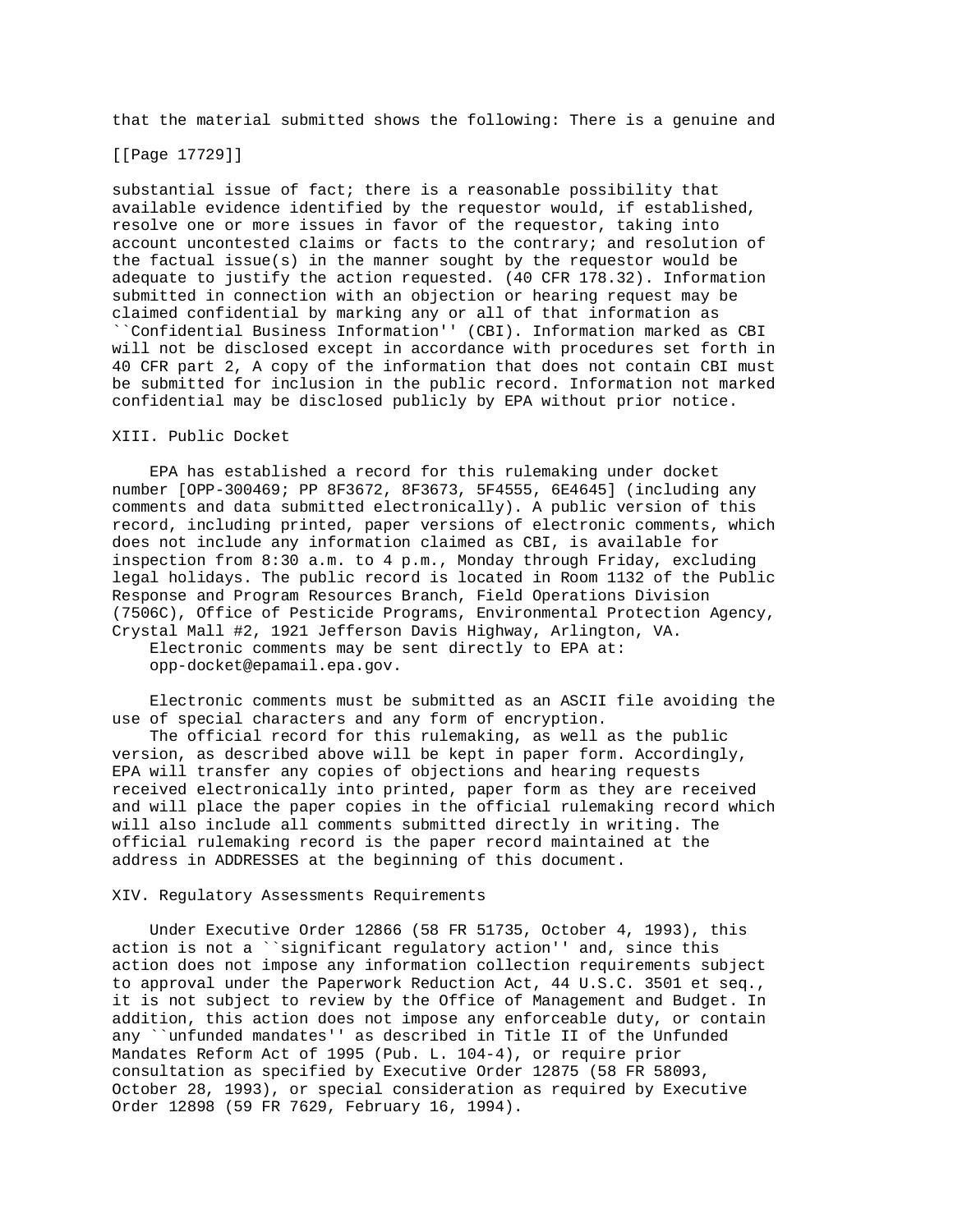Because tolerances established on the basis of a petition under section 408(d) of FFDCA do not require issuance of a proposed rule, the regulatory flexibility analysis requirements of the Regulatory Flexibility Act (RFA), 5 U.S.C. 604(a), do not apply. Prior to the recent amendment of the FFDCA, EPA had treated such rulemakings as subject to the RFA; however, the amendments to the FFDCA clarify that no proposal is required for such rulemakings and hence that RFA is inapplicable. Nonetheless, the Agency has previously assessed whether establishing tolerances or exemptions from tolerance, raising tolerance levels, or expanding exemptions adversely impact small entities and concluded, as a generic matter, that there is no adverse impact. (46 FR 24950, May 4, 1981).

 Pursuant to 5 U.S.C. 801 (a)(1)(A), EPA submitted a report containing this rule and other required information to the U.S. Senate, the U.S. House of Representatives and the Comptroller General of the General Accounting Office prior to publication of this rule in today`s Federal Register. This rule is not a major rule as defined by 5 U.S.C. 804(2).

List of Subjects

40 CFR Part 180

 Environmental protection, Administrative practice and procedure, Agriculatural commodities, Pesticides and pest, Reporting and recordkeeping requirements.

40 CFR Part 185

Environmental protection, Food additives, Pesticides and pests.

40 CFR Part 186

Environmental protection, Animal feeds, Pesticides and pests.

Dated: March 28, 1997.

Peter Caulkins,

Acting Director, Registration Division, Office of Pesticide Programs. Therefore, chapter I of title 40 of the Code of Federal Regulations is amended as follows:

PART 180--#[AMENDED]

 1. In part 180: a. The authority citation for part 180 continues to read as follows:

Authority: 21 U.S.C. 346a and 371.

b. Section 180.364 is amended as follows:

 i. By adding a paragraph heading to paragraph (a), and in the table by revising the entry ``Grain crops (except wheat)'' and alphabetically adding the commodities: aspirated grain fractions; corn, field, forage; corn, field, grain; corn, field, stover; oats; sorghum, grain; and sorghum, grain, stover.

 ii. In paragraph (b) by transferring the entries in the table and alphabetically adding them to the table in paragraph (a), by removing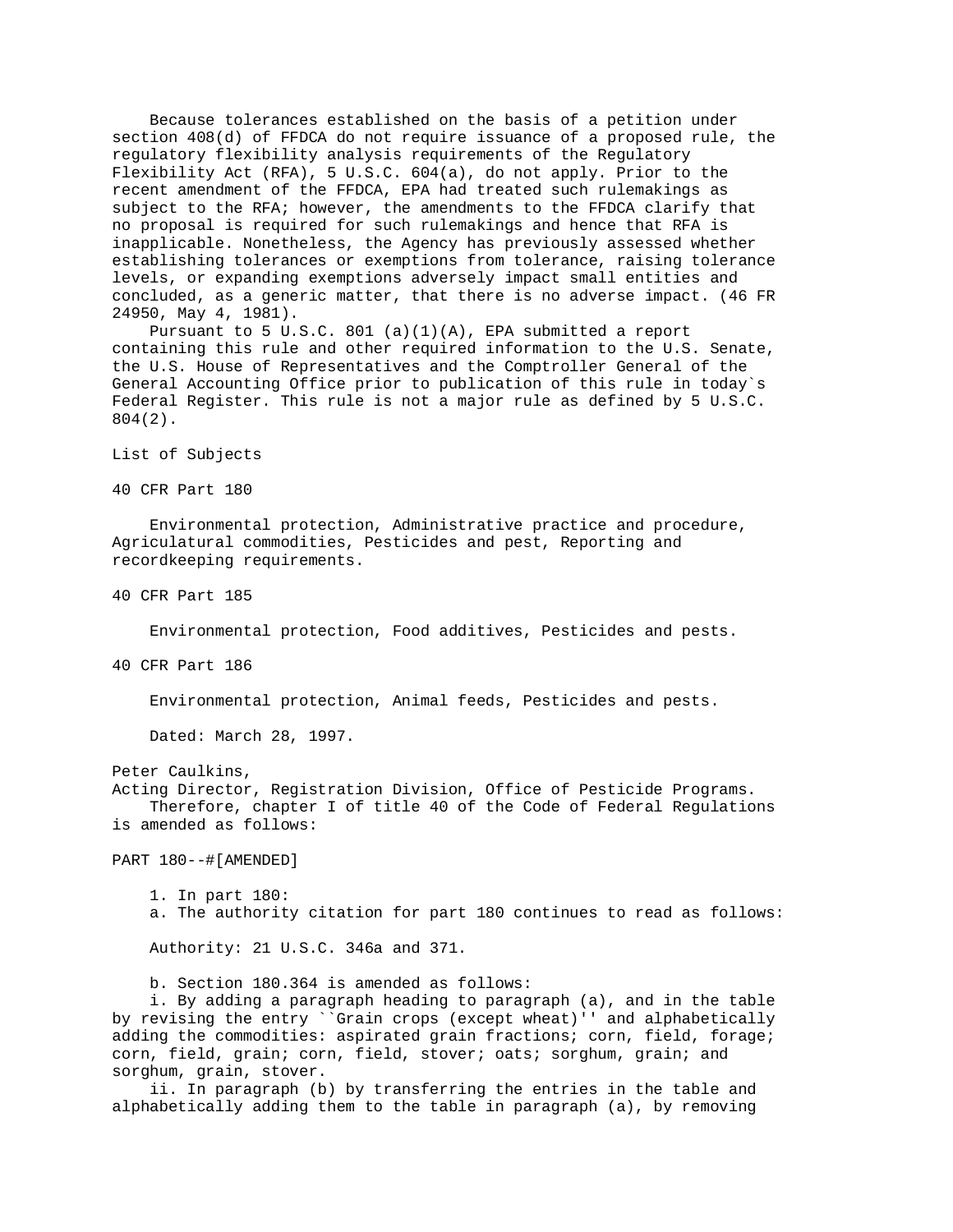the remaining text of paragraph (b), by adding a paragraph heading and reserving paragraph (b).

 iii. In paragraph (d) by transferring the entries in the table and alphabetically adding them to the table in paragraph (a), by removing the remaining text of paragraph (d).

 iv. In paragraph (c) is amended by adding a paragraph heading, ``Indirect and inadvertent residues'', and redesignating the amended paragraph (c) as new paragraph (d), and by adding a heading and reserving new paragraph (c).

Sec. 180.364 Glyphosate, tolerances for residues.

(a) General.  $* * *$ 

| Commodity                                                                                                                                                                     |                                                                  |  |                                 |  |  | Parts Per<br>Million<br>(ppm) |
|-------------------------------------------------------------------------------------------------------------------------------------------------------------------------------|------------------------------------------------------------------|--|---------------------------------|--|--|-------------------------------|
|                                                                                                                                                                               |                                                                  |  |                                 |  |  |                               |
|                                                                                                                                                                               |                                                                  |  | $\star$ $\star$ $\star$ $\star$ |  |  |                               |
|                                                                                                                                                                               | $\star$                                                          |  | $\star$ $\star$ $\star$         |  |  | 200.0                         |
|                                                                                                                                                                               |                                                                  |  |                                 |  |  | 1.0<br>1.0                    |
|                                                                                                                                                                               |                                                                  |  | $\star$ $\star$                 |  |  | 100.0                         |
| Grain crops (except wheat, corn, oats, and grain sorghum)                                                                                                                     |                                                                  |  | $\star$ $\star$ $\star$         |  |  | 0.010                         |
|                                                                                                                                                                               |                                                                  |  | $\star$ $\star$ $\star$ $\star$ |  |  | 20.0                          |
|                                                                                                                                                                               |                                                                  |  |                                 |  |  | 15.0<br>40.0                  |
| [[Page 17730]]                                                                                                                                                                |                                                                  |  |                                 |  |  |                               |
|                                                                                                                                                                               |                                                                  |  |                                 |  |  |                               |
| Section 18 emergency exemptions. [Reserved]<br>(b)<br>Tolerances with regional registrations. [Reserved]<br>(c)<br>Indirect or inadvertent residues. * * *<br>(d)             |                                                                  |  |                                 |  |  |                               |
| PART 185--[AMENDED]                                                                                                                                                           |                                                                  |  |                                 |  |  |                               |
| 2. In part 185:<br>a. The authority citation for part 185 continues to read.<br>Authority: 21 U.S.C. 346a and 348.                                                            |                                                                  |  |                                 |  |  |                               |
| Sec. 185.3500 [Removed]                                                                                                                                                       |                                                                  |  |                                 |  |  |                               |
| paragraphs $(a)(1)$ , $(2)$ , and $(3)$ , and alphabetically adding them to the<br>table in paragraph (a) of Sec. 180.364, and by removing the remainder<br>of Sec. 185.3500. | b. In Sec. 185.3500 by transferring the entries in the tables to |  |                                 |  |  |                               |
| PART 186 -- [AMENDED]                                                                                                                                                         |                                                                  |  |                                 |  |  |                               |